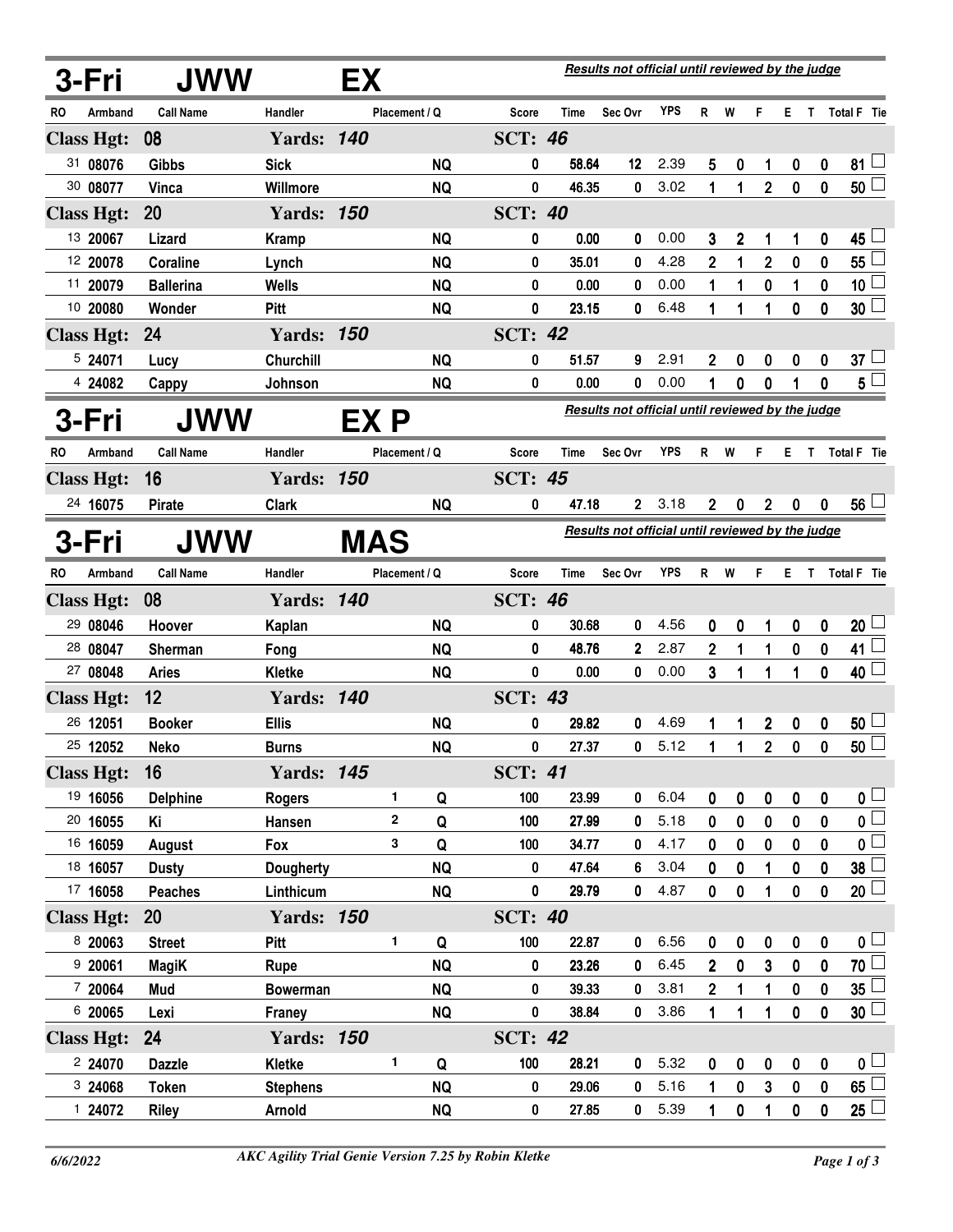|       | 3-Fri             | <b>JWW</b>          |                   | <b>MASP</b>  |               |                |       | Results not official until reviewed by the judge |            |                |                |                |                  |                  |                         |
|-------|-------------------|---------------------|-------------------|--------------|---------------|----------------|-------|--------------------------------------------------|------------|----------------|----------------|----------------|------------------|------------------|-------------------------|
| RO    | Armband           | <b>Call Name</b>    | Handler           |              | Placement / Q | <b>Score</b>   | Time  | Sec Ovr                                          | <b>YPS</b> | R              | W              | F              | E.               | Τ                | Total F Tie             |
|       | <b>Class Hgt:</b> | 04                  | <b>Yards: 140</b> |              |               | <b>SCT: 51</b> |       |                                                  |            |                |                |                |                  |                  |                         |
|       | 37 04029          | <b>Bunny</b>        | Fong              | 1            | Q             | 100            | 45.90 | 0                                                | 3.05       | 0              | 0              | 0              | 0                | $\boldsymbol{0}$ | $\mathbf{0}$ $\Box$     |
|       | 36 04030          | Whimsy              | <b>Kletke</b>     |              | <b>NQ</b>     | 0              | 36.00 | 0                                                | 3.89       | 1              | 1              | 1              | 0                | $\bf{0}$         | 30 <sup>1</sup>         |
|       | 38 04028          | Avana               | <b>Schuler</b>    |              | <b>ABS</b>    | 0              | 0.00  | 0                                                | 0.00       | $\mathbf{0}$   | $\bf{0}$       | 0              | 0                | 0                | $\overline{\mathbf{0}}$ |
|       | <b>Class Hgt:</b> | 08                  | <b>Yards: 140</b> |              |               | <b>SCT: 48</b> |       |                                                  |            |                |                |                |                  |                  |                         |
|       | 34 08032          | lan                 | Hostetler         | 1            | Q             | 100            | 35.97 | 0                                                | 3.89       | 0              | 0              | 0              | 0                | 0                | 0 <sub>1</sub>          |
|       | 35 08031          | <b>Cruiser</b>      | Larson            | $\mathbf{2}$ | Q             | 100            | 37.42 | 0                                                | 3.74       | 0              | 0              | 0              | 0                | 0                | $\overline{\mathbf{0}}$ |
|       | 32 08034          | <b>Ebbie</b>        | <b>Sick</b>       | 3            | Q             | 100            | 37.76 | 0                                                | 3.71       | 0              | 0              | 0              | 0                | 0                | $\overline{\mathbf{0}}$ |
|       | 33 08033          | <b>Chuckles</b>     | Johnson           |              | <b>ABS</b>    | 0              | 0.00  | 0                                                | 0.00       | 0              | 0              | 0              | 0                | 0                | $\overline{\mathbf{0}}$ |
|       | <b>Class Hgt:</b> | 16                  | <b>Yards: 150</b> |              |               | <b>SCT: 45</b> |       |                                                  |            |                |                |                |                  |                  |                         |
|       | 23 16038          | <b>Mynx</b>         | <b>Kletke</b>     | 1            | Q             | 100            | 26.22 | 0                                                | 5.72       | 0              | 0              | 0              | 0                | 0                | $\mathbf{0}$ $\Box$     |
|       | 22 16039          | <b>Sunry</b>        | <b>Elzey</b>      | $\mathbf{2}$ | Q             | 100            | 38.50 | 0                                                | 3.90       | 0              | 0              | 0              | 0                | 0                | $\overline{\mathbf{0}}$ |
|       | 21 16041          | Juno                | Hoch              | 3            | Q             | 100            | 45.20 | 0                                                | 3.32       | 0              | 0              | 0              | 0                | $\mathbf 0$      | $\overline{\mathbf{0}}$ |
|       | <b>Class Hgt:</b> | 20                  | <b>Yards: 150</b> |              |               | <b>SCT: 47</b> |       |                                                  |            |                |                |                |                  |                  |                         |
|       | 15 20044          | <b>Maple</b>        | <b>Bennett</b>    |              | <b>NQ</b>     | 0              | 62.05 | 15                                               | 2.42       | 3              | 2              | 2              | $\boldsymbol{0}$ | 0                | 110 $\Box$              |
|       | 14 20045          | <b>Blysse</b>       | <b>Stephens</b>   |              | <b>NQ</b>     | 0              | 25.66 | 0                                                | 5.85       | 0              | 0              |                | 0                | $\mathbf 0$      | 20 <sup>1</sup>         |
|       | 3-Fri             | <b>JWW</b>          |                   | NOV A        |               |                |       | Results not official until reviewed by the judge |            |                |                |                |                  |                  |                         |
| RO.   | Armband           | <b>Call Name</b>    | Handler           |              | Placement / Q | Score          | Time  | Sec Ovr                                          | <b>YPS</b> | R.             | W              | F              | E.               | $\mathbf{T}$     | Total F Tie             |
|       | <b>Class Hgt:</b> | 08                  | <b>Yards: 101</b> |              |               | <b>SCT: 44</b> |       |                                                  |            |                |                |                |                  |                  |                         |
|       | 10 08025          | Groucho             | <b>Becker</b>     |              | <b>NQ</b>     | 0              | 0.00  | 0                                                | 0.00       | 1              | 0              | 0              |                  | 0                | 5 <sub>1</sub>          |
|       | <b>Class Hgt:</b> | 20                  | <b>Yards: 105</b> |              |               | SCT:           | 35    |                                                  |            |                |                |                |                  |                  |                         |
|       | 4 20027           | <b>Rook</b>         | <b>Tait</b>       |              | <b>NQ</b>     | 0              | 0.00  | 0                                                | 0.00       | 0              | 1              | 0              | 1                | $\mathbf{0}$     | $5 -$                   |
| 3-Fri |                   | JWW                 |                   | <b>NOV</b>   | Β             |                |       | Results not official until reviewed by the judge |            |                |                |                |                  |                  |                         |
| RO    | Armband           | <b>Call Name</b>    | Handler           |              | Placement / Q | Score          | Time  | Sec Ovr                                          | <b>YPS</b> | R              | W              | F              | E.               |                  | T Total F Tie           |
|       | <b>Class Hgt:</b> | 08                  | <b>Yards: 101</b> |              |               | <b>SCT: 44</b> |       |                                                  |            |                |                |                |                  |                  |                         |
|       | 908018            | Vasa                | Willmore          |              | <b>NQ</b>     | 0              | 0.00  | 0                                                | 0.00       | $\mathbf 0$    | $\pmb{0}$      | $\mathbf 0$    | $\mathbf{1}$     | $\mathbf 0$      | 0 <sub>1</sub>          |
|       | <b>Class Hgt:</b> | 16                  | <b>Yards: 103</b> |              |               | <b>SCT: 37</b> |       |                                                  |            |                |                |                |                  |                  |                         |
|       | 6 16009           | <b>Charlie Rose</b> | Phreaner          |              | <b>NQ</b>     | 0              | 22.81 | 0                                                | 4.52       | 0              | 0              | 1              | $\mathbf 0$      | 0                | $20\sqcup$              |
|       | 5,16020           | Quinn               | <b>Dougherty</b>  |              | <b>NQ</b>     | 0              | 33.49 | 0                                                | 3.08       | $\overline{2}$ | 1              | $\mathbf{3}$   | $\mathbf 0$      | $\pmb{0}$        | $\overline{75}$         |
|       | <b>Class Hgt:</b> | <b>20</b>           | <b>Yards: 105</b> |              |               | <b>SCT: 35</b> |       |                                                  |            |                |                |                |                  |                  |                         |
|       | 220022            | <b>Cricket</b>      | Pitt              | 1.           | Q             | 95             | 28.79 | 0                                                | 3.65       |                | 0              | 0              | $\mathbf 0$      | 0                | $5\perp$                |
|       | 3 20021           | Fergus              | Hoch              |              | <b>ABS</b>    | 0              | 0.00  | 0                                                | 0.00       | $\mathbf{0}$   | $\pmb{0}$      | $\mathbf 0$    | $\pmb{0}$        | $\pmb{0}$        | $\overline{\mathbf{0}}$ |
|       | <b>Class Hgt:</b> | 24                  | <b>Yards: 105</b> |              |               | <b>SCT: 38</b> |       |                                                  |            |                |                |                |                  |                  |                         |
|       | 1 24024           | <b>Elliott</b>      | <b>Hicks</b>      |              | <b>NQ</b>     | $\pmb{0}$      | 33.11 | $\mathbf 0$                                      | 3.17       | $\mathbf 0$    | 1              | $\overline{2}$ | $\pmb{0}$        | 0                | $45 -$                  |
|       | 3-Fri             | <b>JWW</b>          |                   | <b>NOV P</b> |               |                |       | Results not official until reviewed by the judge |            |                |                |                |                  |                  |                         |
| RO    | Armband           | <b>Call Name</b>    | Handler           |              | Placement / Q | Score          | Time  | Sec Ovr                                          | <b>YPS</b> |                | R W            | F              | E.               |                  | T Total F Tie           |
|       | <b>Class Hgt:</b> | 16                  | <b>Yards: 105</b> |              |               | <b>SCT: 40</b> |       |                                                  |            |                |                |                |                  |                  |                         |
|       | 15 16015          | Abby                | <b>Sisson</b>     |              | <b>NQ</b>     | 0              | 40.00 | $\mathbf 0$                                      | 2.63       |                | $\overline{2}$ | 2 <sup>2</sup> | $\mathbf 0$      | 0                | $55^{\perp}$            |
|       |                   |                     |                   |              |               |                |       |                                                  |            |                |                |                |                  |                  |                         |